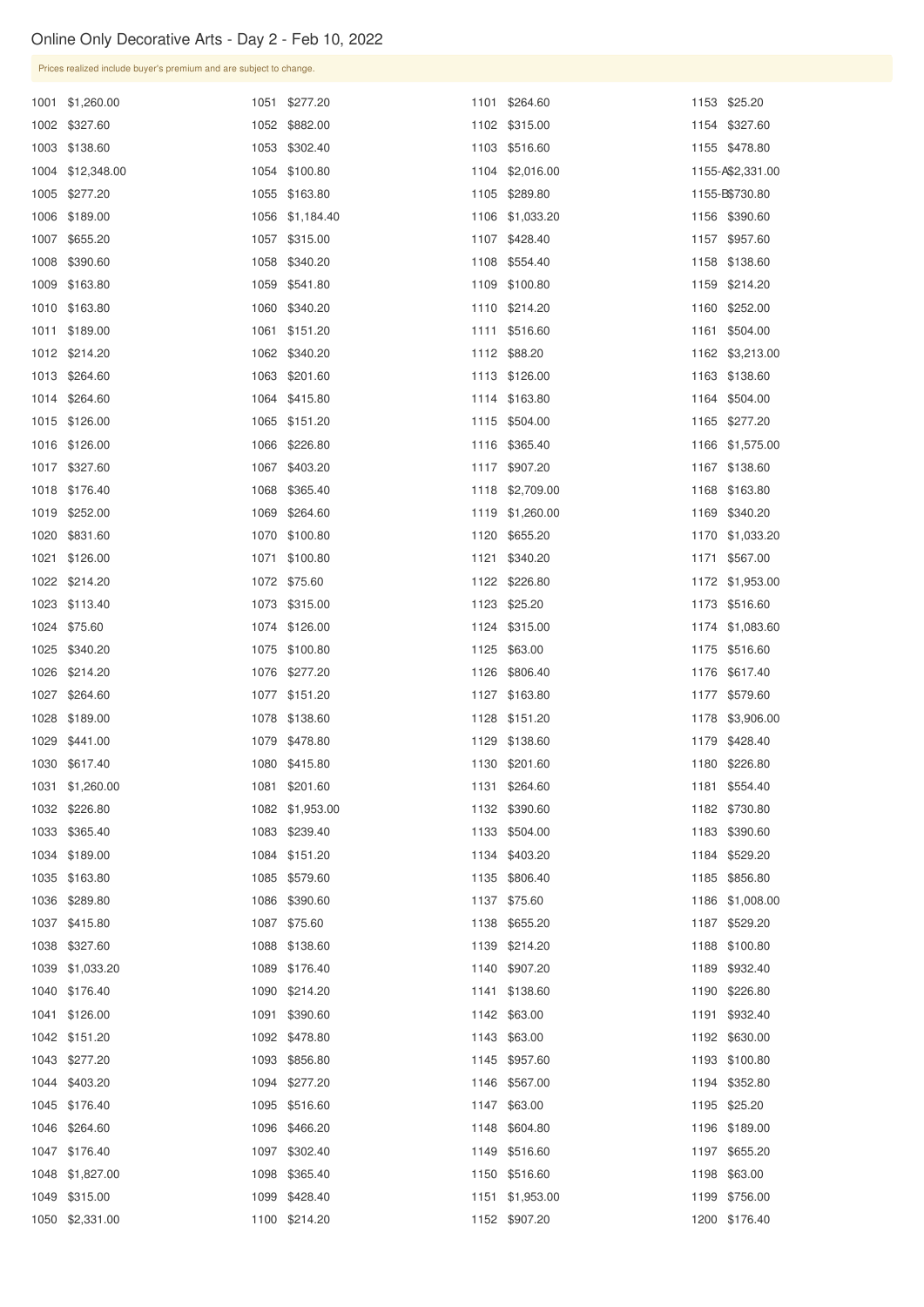| Prices realized include buyer's premium and are subject to change. |      |               |                 |      |                 |
|--------------------------------------------------------------------|------|---------------|-----------------|------|-----------------|
| 1201 \$163.80                                                      |      | 1252 \$138.60 | 1302 \$352.80   |      | 1352 \$163.80   |
| 1202 \$604.80                                                      |      | 1253 \$441.00 | 1303 \$176.40   |      | 1353 \$50.40    |
| 1204 \$151.20                                                      |      | 1254 \$113.40 | 1304 \$327.60   |      | 1354 \$151.20   |
| 1205 \$352.80                                                      |      | 1255 \$176.40 | 1305 \$277.20   |      | 1355 \$478.80   |
| 1206 \$214.20                                                      |      | 1256 \$264.60 | 1306 \$655.20   |      | 1356 \$403.20   |
| 1207 \$88.20                                                       | 1257 | \$352.80      | 1307 \$2,709.00 |      | 1357 \$126.00   |
| 1208 \$63.00                                                       | 1258 | \$567.00      | 1308 \$907.20   |      | 1358 \$239.40   |
| 1209 \$453.60                                                      | 1259 | \$806.40      | 1309 \$491.40   |      | 1359 \$365.40   |
| 1210 \$340.20                                                      |      | 1260 \$604.80 | 1310 \$390.60   |      | 1360 \$214.20   |
| 1211 \$151.20                                                      | 1261 | \$151.20      | 1311 \$982.80   | 1361 | \$239.40        |
| 1212 \$352.80                                                      |      | 1262 \$12.60  | 1312 \$516.60   |      | 1362 \$730.80   |
| 1213 \$151.20                                                      |      | 1263 \$113.40 | 1313 \$226.80   |      | 1363 \$1,083.60 |
| 1214 \$138.60                                                      |      | 1264 \$226.80 | 1314 \$176.40   |      | 1364 \$201.60   |
| 1215 \$138.60                                                      |      | 1265 \$63.00  | 1315 \$75.60    |      | 1365 \$176.40   |
| 1216 \$189.00                                                      |      | 1266 \$226.80 | 1316 \$315.00   |      | 1366 \$390.60   |
| 1217 \$189.00                                                      | 1267 | \$264.60      | 1317 \$189.00   |      | 1367 \$907.20   |
| 1218 \$378.00                                                      |      | 1268 \$151.20 | 1318 \$239.40   |      | 1368 \$126.00   |
| 1219 \$201.60                                                      | 1269 | \$289.80      | 1319 \$365.40   |      | 1369 \$327.60   |
| 1220 \$100.80                                                      | 1270 | \$315.00      | 1320 \$226.80   |      | 1370 \$327.60   |
| 1221 \$126.00                                                      |      | 1271 \$289.80 | 1321 \$252.00   |      | 1371 \$189.00   |
| 1222 \$277.20                                                      |      | 1272 \$441.00 | 1322 \$655.20   |      | 1372 \$806.40   |
| 1223 \$113.40                                                      |      | 1273 \$226.80 | 1323 \$617.40   |      | 1373 \$100.80   |
| 1224 \$37.80                                                       |      | 1274 \$705.60 | 1324 \$554.40   |      | 1374 \$176.40   |
| 1225 \$289.80                                                      |      | 1275 \$491.40 | 1325 \$277.20   |      | 1375 \$415.80   |
| 1226 \$214.20                                                      |      | 1276 \$176.40 | 1326 \$113.40   |      | 1376 \$239.40   |
| 1227 \$126.00                                                      |      | 1277 \$239.40 | 1327 \$189.00   |      | 1377 \$138.60   |
| 1228 \$277.20                                                      |      | 1278 \$214.20 | 1328 \$617.40   |      | 1378 \$88.20    |
| 1229 \$201.60                                                      |      | 1279 \$781.20 | 1329 \$226.80   |      | 1379 \$151.20   |
| 1230 \$138.60                                                      | 1280 | \$604.80      | 1330 \$75.60    |      | 1380 \$781.20   |
| 1231 \$201.60                                                      |      | 1281 \$163.80 | 1331 \$37.80    |      | 1381 \$226.80   |
| 1232 \$226.80                                                      |      | 1282 \$567.00 | 1332 \$315.00   |      | 1382 \$189.00   |
| 1233 \$264.60                                                      | 1283 | \$390.60      | 1333 \$680.40   |      | 1383 \$1,184.40 |
| 1234 \$63.00                                                       |      | 1284 \$239.40 | 1334 \$441.00   |      | 1384 \$75.60    |
| 1235 \$176.40                                                      | 1285 | \$655.20      | 1335 \$907.20   |      | 1385 \$277.20   |
| 1236 \$163.80                                                      | 1286 | \$756.00      | 1336 \$277.20   |      | 1386 \$138.60   |
| 1237 \$75.60                                                       | 1287 | \$466.20      | 1337 \$315.00   |      | 1387 \$277.20   |
| 1238 \$239.40                                                      | 1288 | \$604.80      | 1338 \$189.00   |      | 1388 \$315.00   |
| 1239 \$138.60                                                      | 1289 | \$441.00      | 1339 \$453.60   |      | 1389 \$226.80   |
| 1240 \$2,457.00                                                    |      | 1290 \$529.20 | 1340 \$466.20   |      | 1390 \$277.20   |

| 1241 \$781.20   | 1291 \$781.20 | 1341 \$176.40 | 1391 \$189.00 |
|-----------------|---------------|---------------|---------------|
| 1242 \$2,457.00 | 1292 \$289.80 | 1342 \$264.60 | 1392 \$756.00 |
| 1243 \$604.80   | 1293 \$491.40 | 1343 \$138.60 | 1393 \$730.80 |
| 1244 \$289.80   | 1294 \$239.40 | 1344 \$428.40 | 1394 \$264.60 |
| 1245 \$856.80   | 1295 \$466.20 | 1345 \$50.40  | 1395 \$214.20 |
| 1246 \$907.20   | 1296 \$302.40 | 1346 \$264.60 | 1396 \$189.00 |
| 1247 \$3,213.00 | 1297 \$365.40 | 1347 \$352.80 | 1397 \$201.60 |
| 1248 \$352.80   | 1298 \$378.00 | 1348 \$113.40 | 1398 \$226.80 |
| 1249 \$441.00   | 1299 \$529.20 | 1349 \$315.00 | 1399 \$151.20 |
| 1250 \$4,725.00 | 1300 \$264.60 | 1350 \$126.00 | 1400 \$88.20  |
| 1251 \$352.80   | 1301 \$982.80 | 1351 \$63.00  | 1401 \$516.60 |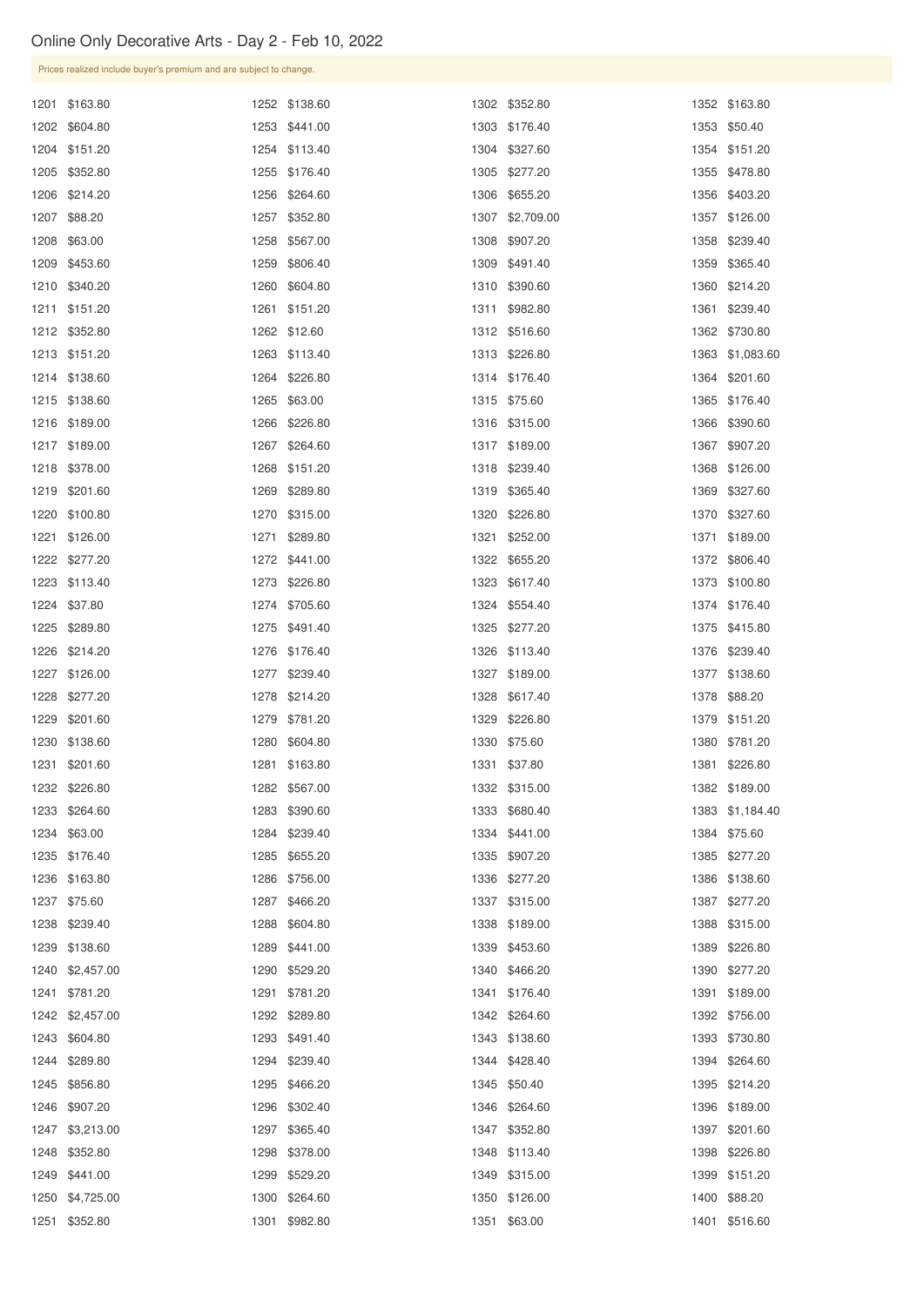\$126.00

\$138.60

| Prices realized include buyer's premium and are subject to change. |      |                 |                 |                 |
|--------------------------------------------------------------------|------|-----------------|-----------------|-----------------|
| 1402 \$655.20                                                      |      | 1453 \$441.00   | 1503 \$567.00   | 1553 \$680.40   |
| 1403 \$315.00                                                      |      | 1454 \$239.40   | 1504 \$504.00   | 1554 \$201.60   |
| 1404 \$340.20                                                      |      | 1455 \$289.80   | 1505 \$37.80    | 1555 \$50.40    |
| 1405 \$428.40                                                      |      | 1456 \$327.60   | 1506 \$163.80   | 1557 \$75.60    |
| 1406 \$315.00                                                      |      | 1457 \$705.60   | 1507 \$1,134.00 | 1558 \$516.60   |
| 1407 \$1,575.00                                                    |      | 1458 \$315.00   | 1508 \$252.00   | 1559 \$63.00    |
| 1408 \$113.40                                                      |      | 1459 \$365.40   | 1509 \$88.20    | 1560 \$541.80   |
| 1409 \$151.20                                                      |      | 1460 \$239.40   | 1510 \$365.40   | 1561 \$781.20   |
| 1410 \$252.00                                                      |      | 1461 \$126.00   | 1511 \$352.80   | 1562 \$1,575.00 |
| 1411 \$126.00                                                      |      | 1462 \$138.60   | 1512 \$957.60   | 1563 \$289.80   |
| 1412 \$466.20                                                      |      | 1463 \$63.00    | 1513 \$1,209.60 | 1564 \$730.80   |
| 1413 \$189.00                                                      |      | 1464 \$365.40   | 1514 \$516.60   | 1565 \$491.40   |
| 1414 \$453.60                                                      |      | 1465 \$529.20   | 1515 \$491.40   | 1566 \$1,638.00 |
| 1415 \$88.20                                                       |      | 1466 \$289.80   | 1516 \$214.20   | 1567 \$151.20   |
| 1416 \$567.00                                                      |      | 1467 \$315.00   | 1517 \$730.80   | 1568 \$201.60   |
| 1417 \$390.60                                                      |      | 1468 \$189.00   | 1518 \$75.60    | 1569 \$100.80   |
| 1418 \$1,134.00                                                    |      | 1469 \$138.60   | 1519 \$88.20    | 1570 \$88.20    |
| 1419 \$856.80                                                      |      | 1470 \$252.00   | 1520 \$655.20   | 1571 \$730.80   |
| 1420 \$1,638.00                                                    |      | 1471 \$403.20   | 1521 \$113.40   | 1572 \$163.80   |
| 1421 \$226.80                                                      |      | 1472 \$756.00   | 1522 \$516.60   | 1573 \$75.60    |
| 1422 \$327.60                                                      |      | 1473 \$1,260.00 | 1523 \$138.60   | 1577 \$50.40    |
| 1423 \$529.20                                                      |      | 1474 \$403.20   | 1524 \$604.80   | 1578 \$201.60   |
| 1424 \$113.40                                                      |      | 1475 \$264.60   | 1525 \$1,953.00 | 1579 \$50.40    |
| 1426 \$264.60                                                      |      | 1476 \$378.00   | 1526 \$214.20   | 1580 \$252.00   |
| 1427 \$226.80                                                      |      | 1477 \$100.80   | 1527 \$88.20    | 1581 \$138.60   |
| 1428 \$705.60                                                      |      | 1478 \$264.60   | 1528 \$50.40    | 1582 \$403.20   |
| 1429 \$163.80                                                      |      | 1479 \$340.20   | 1529 \$163.80   | 1583 \$352.80   |
| 1430 \$226.80                                                      |      | 1480 \$592.20   | 1530 \$390.60   | 1584 \$2,016.00 |
| 1431 \$378.00                                                      | 1481 | \$88.20         | 1531 \$138.60   | 1585 \$113.40   |
| 1432 \$264.60                                                      |      | 1482 \$365.40   | 1532 \$415.80   | 1586 \$516.60   |
| 1433 \$88.20                                                       |      | 1483 \$365.40   | 1533 \$75.60    | 1587 \$705.60   |
| 1434 \$25.20                                                       |      | 1484 \$327.60   | 1534 \$113.40   | 1588 \$163.80   |
| 1435 \$88.20                                                       |      | 1485 \$239.40   | 1535 \$491.40   | 1589 \$730.80   |
| 1436 \$12.60                                                       |      | 1486 \$352.80   | 1536 \$189.00   | 1590 \$352.80   |
| 1437 \$2,331.00                                                    |      | 1487 \$315.00   | 1537 \$113.40   | 1591 \$2,520.00 |
| 1438 \$126.00                                                      | 1488 | \$264.60        | 1538 \$264.60   | 1592 \$176.40   |
| 1439 \$151.20                                                      |      | 1489 \$390.60   | 1539 \$655.20   | 1593 \$201.60   |
| 1440 \$163.80                                                      |      | 1490 \$264.60   | 1540 \$315.00   | 1594 \$214.20   |
|                                                                    |      |                 |                 |                 |

| 1442 \$75.60  | 1492 \$781.20 | 1542 \$277.20 | 1596 \$163.80   |
|---------------|---------------|---------------|-----------------|
| 1443 \$63.00  | 1493 \$567.00 | 1543 \$390.60 | 1597 \$529.20   |
| 1444 \$88.20  | 1494 \$630.00 | 1544 \$252.00 | 1598 \$680.40   |
| 1445 \$138.60 | 1495 \$88.20  | 1545 \$138.60 | 1599 \$415.80   |
| 1446 \$88.20  | 1496 \$189.00 | 1546 \$466.20 | 1600 \$189.00   |
| 1447 \$75.60  | 1497 \$113.40 | 1547 \$113.40 | 1601 \$1,083.60 |
| 1448 \$680.40 | 1498 \$453.60 | 1548 \$504.00 | 1602 \$25.20    |
| 1449 \$176.40 | 1499 \$327.60 | 1549 \$516.60 | 1603 \$478.80   |
| 1450 \$289.80 | 1500 \$25.20  | 1550 \$428.40 | 1604 \$163.80   |
| 1451 \$378.00 | 1501 \$151.20 | 1551 \$541.80 | 1605 \$100.80   |
| 1452 \$302.40 | 1502 \$252.00 | 1552 \$264.60 | 1606 \$453.60   |

\$151.20

\$1,386.00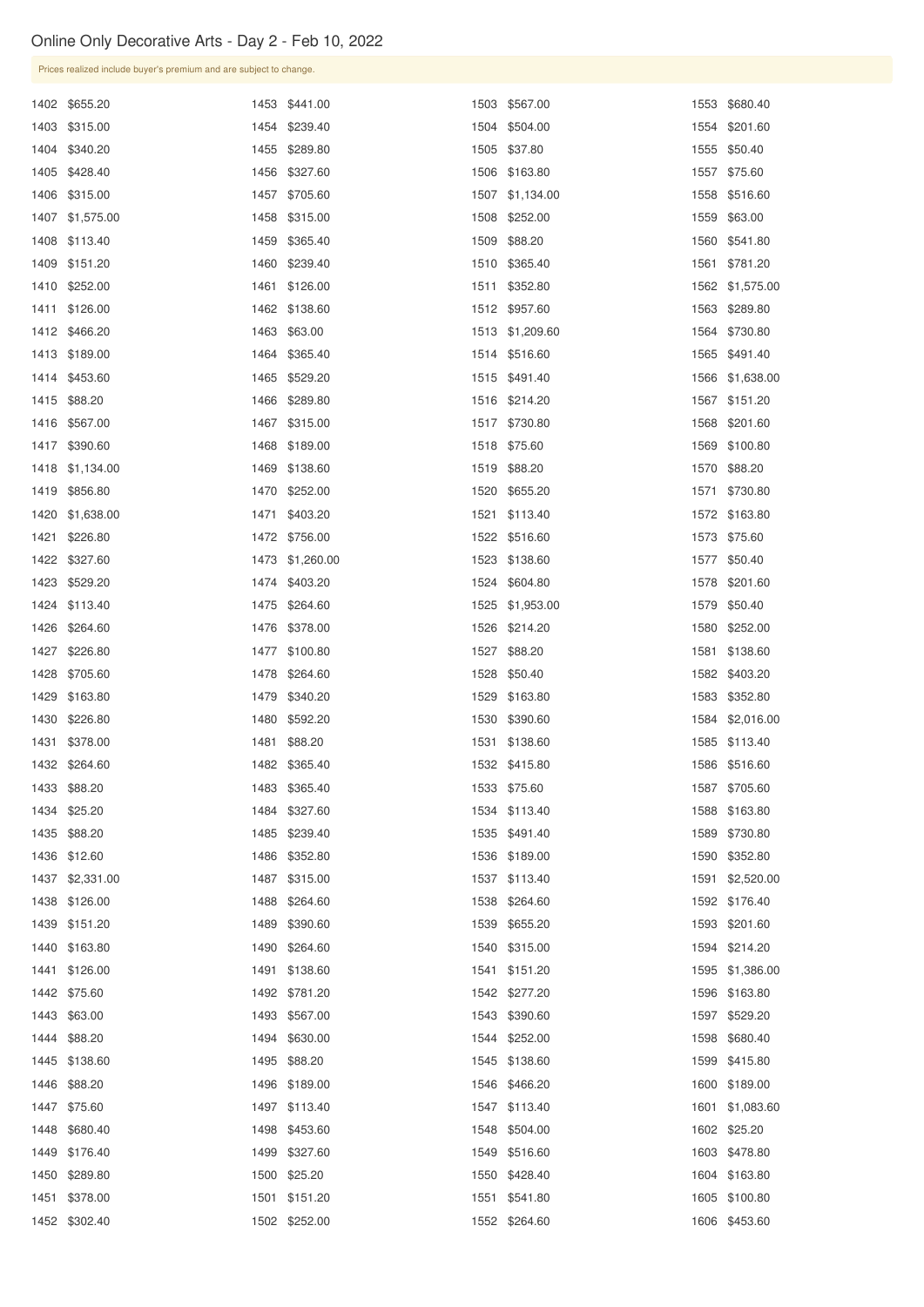| UTHE UTILY DECORDIVE ALLS - Day $2 -$ FeD TO, 2022 |                                                                    |  |                 |  |                 |  |                 |  |  |  |
|----------------------------------------------------|--------------------------------------------------------------------|--|-----------------|--|-----------------|--|-----------------|--|--|--|
|                                                    | Prices realized include buyer's premium and are subject to change. |  |                 |  |                 |  |                 |  |  |  |
|                                                    | 1607 \$126.00                                                      |  | 1657 \$1,323.00 |  | 1707 \$315.00   |  | 1757 \$2,268.00 |  |  |  |
|                                                    | 1608 \$441.00                                                      |  | 1658 \$352.80   |  | 1708 \$100.80   |  | 1758 \$1,827.00 |  |  |  |
|                                                    | 1609 \$567.00                                                      |  | 1659 \$554.40   |  | 1709 \$478.80   |  | 1759 \$655.20   |  |  |  |
|                                                    | 1610 \$655.20                                                      |  | 1660 \$453.60   |  | 1710 \$63.00    |  | 1760 \$982.80   |  |  |  |
|                                                    | 1611 \$604.80                                                      |  | 1661 \$516.60   |  | 1711 \$365.40   |  | 1761 \$201.60   |  |  |  |
|                                                    | 1612 \$390.60                                                      |  | 1662 \$617.40   |  | 1712 \$1,108.80 |  | 1762 \$37.80    |  |  |  |
|                                                    | 1613 \$340.20                                                      |  | 1663 \$113.40   |  | 1713 \$138.60   |  | 1763 \$579.60   |  |  |  |
|                                                    | 1614 \$579.60                                                      |  | 1664 \$264.60   |  | 1714 \$151.20   |  | 1764 \$403.20   |  |  |  |
|                                                    | 1615 \$189.00                                                      |  | 1665 \$327.60   |  | 1715 \$567.00   |  | 1765 \$113.40   |  |  |  |
|                                                    | 1616 \$264.60                                                      |  | 1666 \$302.40   |  | 1716 \$201.60   |  | 1766 \$365.40   |  |  |  |
|                                                    | 1617 \$252.00                                                      |  | 1667 \$264.60   |  | 1717 \$415.80   |  | 1767 \$126.00   |  |  |  |
|                                                    | 1618 \$466.20                                                      |  | 1668 \$831.60   |  | 1718 \$365.40   |  | 1768 \$189.00   |  |  |  |
|                                                    | 1619 \$214.20                                                      |  | 1669 \$264.60   |  | 1719 \$239.40   |  | 1769 \$1,260.00 |  |  |  |
|                                                    | 1620 \$352.80                                                      |  | 1670 \$252.00   |  | 1720 \$201.60   |  | 1770 \$201.60   |  |  |  |
|                                                    | 1621 \$390.60                                                      |  | 1671 \$163.80   |  | 1721 \$189.00   |  | 1771 \$302.40   |  |  |  |
|                                                    | 1622 \$3,654.00                                                    |  | 1672 \$126.00   |  | 1722 \$201.60   |  | 1772 \$1,184.40 |  |  |  |
|                                                    | 1623 \$2,079.00                                                    |  | 1673 \$50.40    |  | 1723 \$239.40   |  | 1773 \$252.00   |  |  |  |
|                                                    | 1624 \$327.60                                                      |  | 1674 \$529.20   |  | 1724 \$201.60   |  | 1774 \$1,134.00 |  |  |  |
|                                                    | 1625 \$655.20                                                      |  | 1675 \$390.60   |  | 1725 \$226.80   |  | 1775 \$617.40   |  |  |  |
|                                                    | 1626 \$201.60                                                      |  | 1676 \$1,083.60 |  | 1726 \$201.60   |  | 1776 \$289.80   |  |  |  |
|                                                    | 1627 \$604.80                                                      |  | 1677 \$201.60   |  | 1727 \$289.80   |  | 1777 \$214.20   |  |  |  |

| 1627 \$604.80   | 1677 \$201.60   | 1727 \$289.80 |      | 1777 \$214.20 |
|-----------------|-----------------|---------------|------|---------------|
| 1628 \$151.20   | 1678 \$1,953.00 | 1728 \$466.20 |      | 1778 \$491.40 |
| 1629 \$126.00   | 1679 \$163.80   | 1729 \$340.20 | 1779 | \$264.60      |
| 1630 \$428.40   | 1680 \$415.80   | 1730 \$75.60  | 1780 | \$100.80      |
| 1631 \$88.20    | 1681 \$630.00   | 1731 \$214.20 | 1781 | \$806.40      |
| 1632 \$100.80   | 1682 \$529.20   | 1732 \$365.40 |      | 1782 \$277.20 |
| 1633 \$327.60   | 1683 \$352.80   | 1733 \$327.60 |      | 1783 \$516.60 |
| 1634 \$831.60   | 1684 \$579.60   | 1734 \$113.40 |      | 1784 \$466.20 |
| 1635 \$126.00   | 1685 \$75.60    | 1735 \$441.00 |      | 1785 \$516.60 |
| 1636 \$882.00   | 1686 \$163.80   | 1736 \$113.40 |      | 1786 \$907.20 |
| 1637 \$516.60   | 1687 \$214.20   | 1737 \$252.00 | 1787 | \$466.20      |
| 1638 \$781.20   | 1688 \$63.00    | 1738 \$88.20  | 1788 | \$327.60      |
| 1639 \$1,953.00 | 1689 \$1,134.00 | 1739 \$88.20  | 1789 | \$327.60      |
| 1640 \$1,260.00 | 1690 \$3,528.00 | 1740 \$100.80 | 1790 | \$541.80      |
| 1641 \$680.40   | 1691 \$4,410.00 | 1741 \$252.00 | 1791 | \$302.40      |
| 1642 \$2,961.00 | 1692 \$1,827.00 | 1742 \$6.30   | 1792 | \$264.60      |
| 1643 \$730.80   | 1693 \$176.40   | 1743 \$138.60 |      | 1793 \$277.20 |
| 1644 \$630.00   | 1694 \$2,709.00 | 1744 \$37.80  |      | 1794 \$604.80 |
| 1645 \$4,599.00 | 1695 \$630.00   | 1745 \$390.60 |      | 1795 \$453.60 |

| 1646 \$4,536.00 | 1696 \$1,890.00 | 1746 \$100.80 | 1796 \$252.00 |
|-----------------|-----------------|---------------|---------------|
| 1647 \$138.60   | 1697 \$907.20   | 1747 \$37.80  | 1797 \$630.00 |
| 1648 \$478.80   | 1698 \$1,134.00 | 1748 \$151.20 | 1798 \$252.00 |
| 1649 \$5,229.00 | 1699 \$415.80   | 1749 \$12.60  | 1799 \$226.80 |
| 1650 \$151.20   | 1700 \$655.20   | 1750 \$176.40 | 1800 \$617.40 |
| 1651 \$579.60   | 1701 \$277.20   | 1751 \$25.20  | 1801 \$252.00 |
| 1652 \$554.40   | 1702 \$453.60   | 1752 \$163.80 | 1802 \$252.00 |
| 1653 \$478.80   | 1703 \$390.60   | 1753 \$226.80 | 1803 \$441.00 |
| 1654 \$705.60   | 1704 \$327.60   | 1754 \$302.40 | 1804 \$478.80 |
| 1655 \$831.60   | 1705 \$277.20   | 1755 \$100.80 | 1805 \$390.60 |
| 1656 \$466.20   | 1706 \$365.40   | 1756 \$315.00 | 1806 \$365.40 |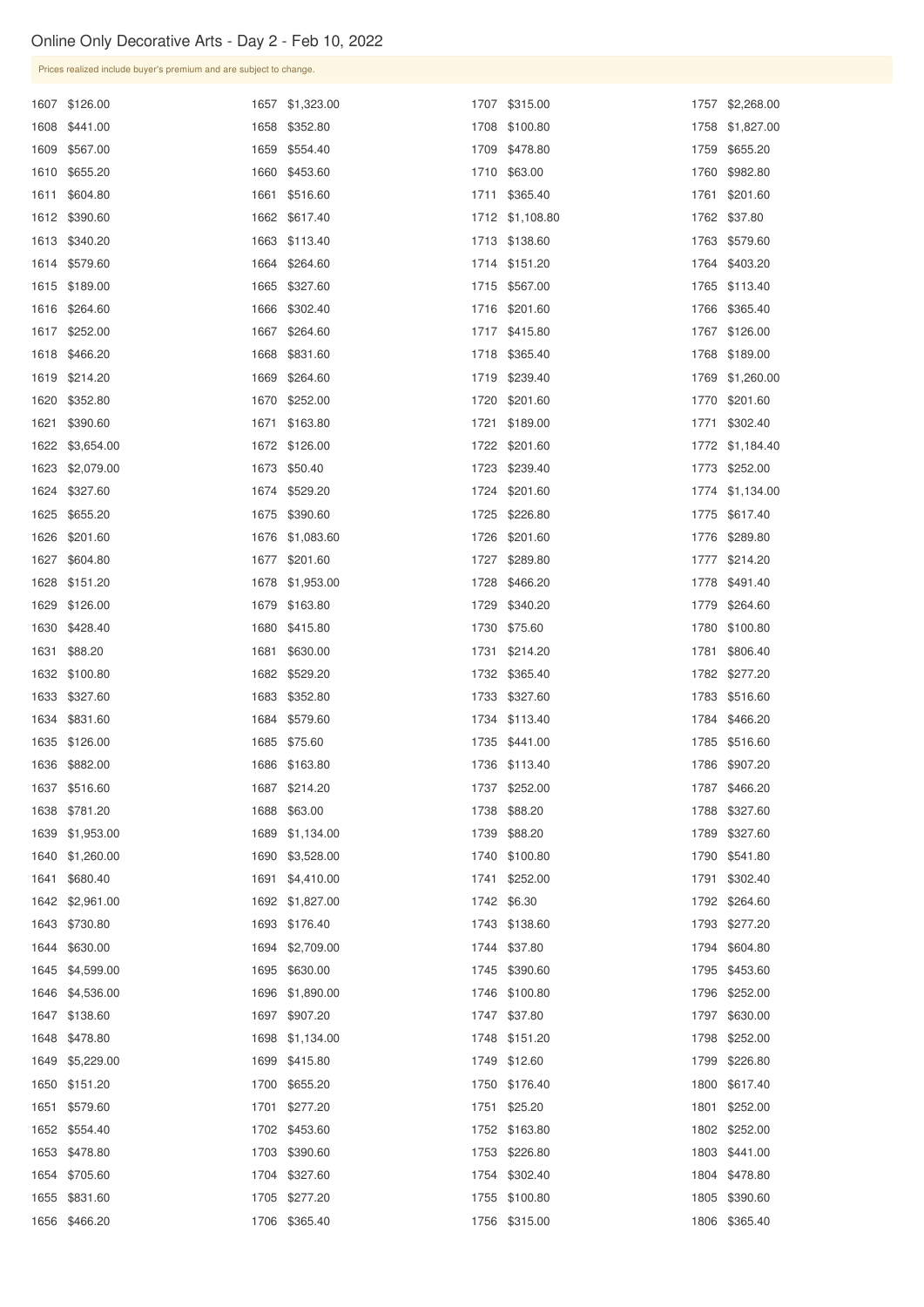| Prices realized include buyer's premium and are subject to change. |                 |               |                 |
|--------------------------------------------------------------------|-----------------|---------------|-----------------|
| 1807 \$365.40                                                      | 1857 \$239.40   | 1917 \$138.60 | 1967 \$541.80   |
| 1808 \$302.40                                                      | 1858 \$201.60   | 1918 \$176.40 | 1968 \$415.80   |
| 1809 \$352.80                                                      | 1859 \$201.60   | 1919 \$12.60  | 1969 \$25.20    |
| 1810 \$151.20                                                      | 1860 \$680.40   | 1920 \$151.20 | 1970 \$88.20    |
| 1811 \$365.40                                                      | 1861 \$554.40   | 1921 \$252.00 | 1971 \$352.80   |
| 1812 \$327.60                                                      | 1862 \$655.20   | 1922 \$113.40 | 1972 \$226.80   |
| 1813 \$214.20                                                      | 1863 \$226.80   | 1923 \$126.00 | 1973 \$289.80   |
| 1814 \$226.80                                                      | 1864 \$189.00   | 1924 \$100.80 | 1974 \$315.00   |
| 1815 \$226.80                                                      | 1865 \$126.00   | 1925 \$264.60 | 1975 \$264.60   |
| 1816 \$176.40                                                      | 1866 \$365.40   | 1926 \$252.00 | 1976 \$315.00   |
| 1817 \$113.40                                                      | 1867 \$441.00   | 1927 \$277.20 | 1977 \$100.80   |
| 1818 \$264.60                                                      | 1868 \$277.20   | 1928 \$403.20 | 1978 \$264.60   |
| 1819 \$151.20                                                      | 1869 \$214.20   | 1929 \$163.80 | 1979 \$315.00   |
| 1820 \$289.80                                                      | 1870 \$277.20   | 1930 \$592.20 | 1980 \$403.20   |
| 1821 \$264.60                                                      | 1871 \$315.00   | 1931 \$340.20 | 1981 \$201.60   |
| 1822 \$100.80                                                      | 1872 \$163.80   | 1932 \$113.40 | 1982 \$365.40   |
| 1823 \$352.80                                                      | 1873 \$88.20    | 1933 \$252.00 | 1983 \$579.60   |
| 1824 \$441.00                                                      | 1875 \$3,780.00 | 1934 \$378.00 | 1984 \$163.80   |
| 1825 \$340.20                                                      | 1876 \$151.20   | 1935 \$289.80 | 1985 \$1,033.20 |
| 1826 \$529.20                                                      | 1878 \$604.80   | 1936 \$315.00 | 1986 \$1,512.00 |
| 1827 \$226.80                                                      | 1879 \$63.00    | 1937 \$340.20 | 1987 \$113.40   |
| 1828 \$138.60                                                      | 1880 \$415.80   | 1938 \$453.60 | 1988 \$378.00   |
| 1829 \$126.00                                                      | 1881 \$113.40   | 1939 \$176.40 | 1989 \$239.40   |
| 1830 \$516.60                                                      | 1882 \$315.00   | 1940 \$50.40  | 1990 \$151.20   |
| 1831 \$378.00                                                      | 1883 \$453.60   | 1941 \$126.00 | 1991 \$340.20   |
| 1832 \$201.60                                                      | 1884 \$655.20   | 1942 \$327.60 | 1992 \$453.60   |
| 1833 \$100.80                                                      | 1885 \$75.60    | 1943 \$390.60 | 1993 \$214.20   |
| 1834 \$579.60                                                      | 1886 \$63.00    | 1944 \$403.20 | 1994 \$214.20   |
| 1835 \$466.20                                                      | 1889 \$50.40    | 1945 \$378.00 | 1995 \$226.80   |
| 1836 \$50.40                                                       | 1896 \$100.80   | 1946 \$25.20  | 1996 \$63.00    |
| 1837 \$352.80                                                      | 1897 \$163.80   | 1947 \$126.00 | 1997 \$201.60   |
| 1838 \$151.20                                                      | 1898 \$378.00   | 1948 \$214.20 | 1998 \$277.20   |
| 1839 \$50.40                                                       | 1899 \$264.60   | 1949 \$214.20 | 1999 \$151.20   |
| 1840 \$226.80                                                      | 1900 \$113.40   | 1950 \$138.60 | 2000 \$75.60    |
| 1841 \$176.40                                                      | 1901 \$201.60   | 1951 \$352.80 | 2001 \$327.60   |
| 1842 \$75.60                                                       | 1902 \$365.40   | 1952 \$277.20 | 2002 \$1,512.00 |
| 1843 \$201.60                                                      | 1903 \$201.60   | 1953 \$781.20 | 2003 \$2,142.00 |
| 1844 \$277.20                                                      | 1904 \$264.60   | 1954 \$201.60 | 2004 \$138.60   |
| 1845 \$390.60                                                      | 1905 \$516.60   | 1955 \$100.80 | 2005 \$264.60   |

| 1846 \$75.60  | 1906 \$201.60 | 1956 \$138.60 | 2006 \$403.20 |
|---------------|---------------|---------------|---------------|
| 1847 \$100.80 | 1907 \$239.40 | 1957 \$491.40 | 2007 \$466.20 |
| 1848 \$151.20 | 1908 \$390.60 | 1958 \$163.80 | 2008 \$264.60 |
| 1849 \$226.80 | 1909 \$415.80 | 1959 \$655.20 | 2009 \$126.00 |
| 1850 \$226.80 | 1910 \$340.20 | 1960 \$100.80 | 2010 \$176.40 |
| 1851 \$491.40 | 1911 \$264.60 | 1961 \$579.60 | 2011 \$151.20 |
| 1852 \$214.20 | 1912 \$50.40  | 1962 \$214.20 | 2012 \$441.00 |
| 1853 \$302.40 | 1913 \$138.60 | 1963 \$516.60 | 2013 \$453.60 |
| 1854 \$214.20 | 1914 \$478.80 | 1964 \$12.60  | 2014 \$315.00 |
| 1855 \$390.60 | 1915 \$315.00 | 1965 \$403.20 | 2015 \$352.80 |
| 1856 \$189.00 | 1916 \$617.40 | 1966 \$289.80 | 2016 \$88.20  |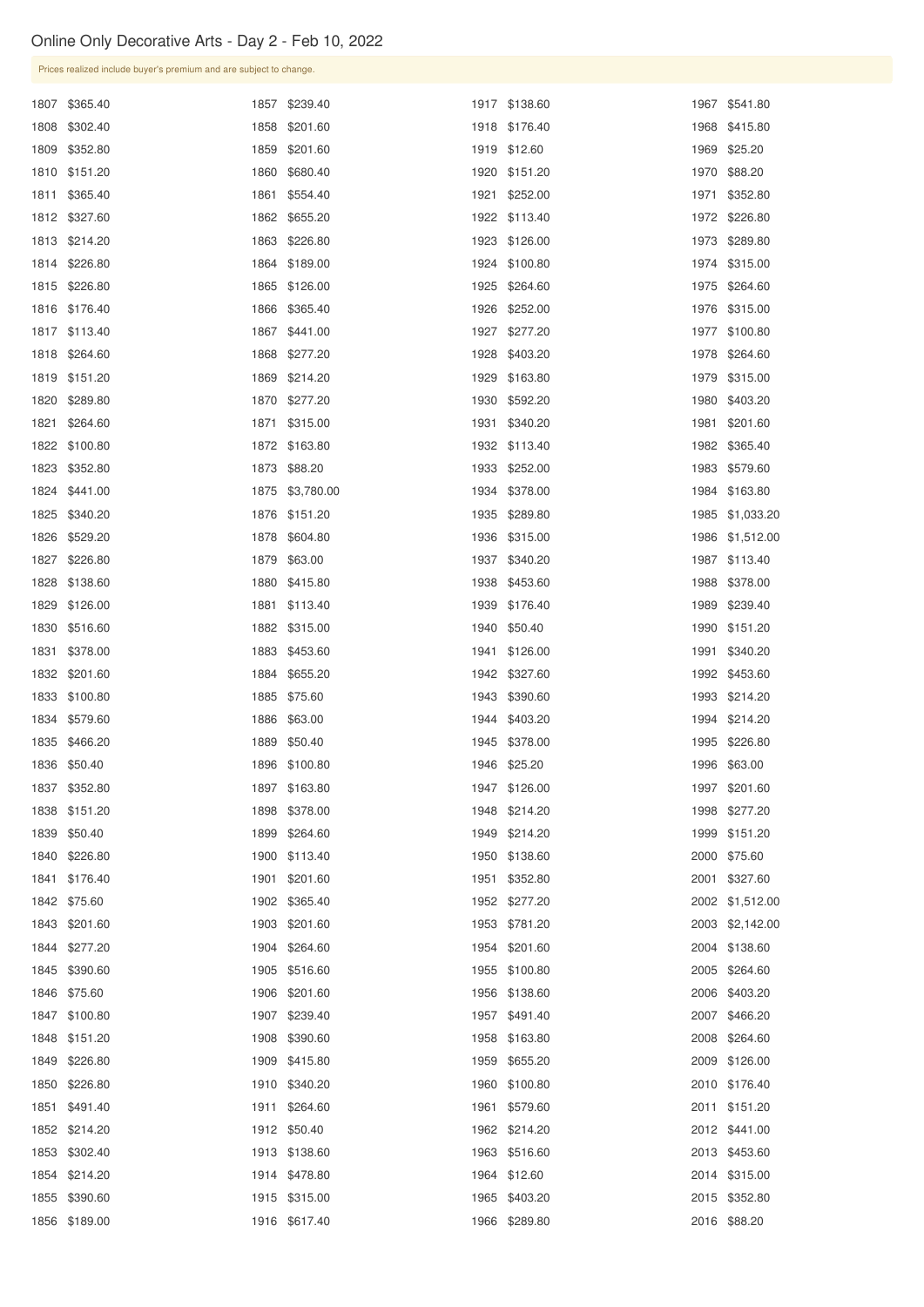| Prices realized include buyer's premium and are subject to change. |      |                 |                 |                 |
|--------------------------------------------------------------------|------|-----------------|-----------------|-----------------|
| 2017 \$88.20                                                       |      | 2067 \$176.40   | 2117 \$277.20   | 2167 \$529.20   |
| 2018 \$403.20                                                      |      | 2068 \$340.20   | 2118 \$289.80   | 2168 \$378.00   |
| 2019 \$264.60                                                      |      | 2069 \$100.80   | 2119 \$516.60   | 2169 \$113.40   |
| 2020 \$88.20                                                       |      | 2070 \$63.00    | 2120 \$226.80   | 2170 \$176.40   |
| 2021 \$302.40                                                      |      | 2071 \$63.00    | 2121 \$163.80   | 2171 \$138.60   |
| 2022 \$1,512.00                                                    |      | 2072 \$1,260.00 | 2122 \$289.80   | 2172 \$50.40    |
| 2023 \$88.20                                                       |      | 2073 \$516.60   | 2123 \$378.00   | 2173 \$138.60   |
| 2024 \$163.80                                                      |      | 2074 \$415.80   | 2124 \$415.80   | 2174 \$163.80   |
| 2025 \$365.40                                                      |      | 2075 \$1,953.00 | 2125 \$3,717.00 | 2175 \$579.60   |
| 2026 \$126.00                                                      |      | 2076 \$1,575.00 | 2126 \$126.00   | 2176 \$113.40   |
| 2027 \$680.40                                                      |      | 2077 \$579.60   | 2127 \$264.60   | 2178 \$289.80   |
| 2028 \$415.80                                                      |      | 2078 \$226.80   | 2128 \$163.80   | 2179 \$856.80   |
| 2029 \$189.00                                                      |      | 2079 \$2,646.00 | 2129 \$88.20    | 2180 \$214.20   |
| 2030 \$100.80                                                      |      | 2080 \$1,449.00 | 2130 \$327.60   | 2181 \$226.80   |
| 2031 \$352.80                                                      |      | 2081 \$214.20   | 2131 \$163.80   | 2182 \$100.80   |
| 2032 \$453.60                                                      |      | 2082 \$1,512.00 | 2132 \$201.60   | 2183 \$428.40   |
| 2033 \$100.80                                                      |      | 2083 \$37.80    | 2133 \$907.20   | 2184 \$277.20   |
| 2034 \$126.00                                                      |      | 2084 \$1,890.00 | 2134 \$163.80   | 2185 \$831.60   |
| 2035 \$630.00                                                      |      | 2085 \$856.80   | 2135 \$415.80   | 2186 \$151.20   |
| 2036 \$352.80                                                      |      | 2086 \$302.40   | 2136 \$239.40   | 2187 \$176.40   |
| 2037 \$126.00                                                      |      | 2087 \$12.60    | 2137 \$352.80   | 2188 \$113.40   |
| 2038 \$390.60                                                      |      | 2088 \$6.30     | 2138 \$214.20   | 2189 \$1,323.00 |
| 2039 \$378.00                                                      |      | 2089 \$138.60   | 2139 \$390.60   | 2190 \$126.00   |
| 2040 \$516.60                                                      |      | 2090 \$138.60   | 2140 \$365.40   | 2191 \$453.60   |
| 2041 \$705.60                                                      | 2091 | \$3,150.00      | 2141 \$554.40   | 2192 \$504.00   |
| 2042 \$50.40                                                       |      | 2092 \$541.80   | 2142 \$4,536.00 | 2193 \$151.20   |
| 2043 \$617.40                                                      |      | 2093 \$315.00   | 2143 \$75.60    | 2194 \$831.60   |
| 2044 \$504.00                                                      |      | 2094 \$126.00   | 2144 \$567.00   | 2196 \$75.60    |
| 2045 \$491.40                                                      |      | 2095 \$12.60    | 2145 \$63.00    | 2197 \$882.00   |
| 2046 \$516.60                                                      |      | 2096 \$37.80    | 2146 \$3,276.00 | 2198 \$390.60   |
| 2047 \$75.60                                                       |      | 2097 \$50.40    | 2147 \$126.00   | 2199 \$453.60   |
| 2048 \$88.20                                                       |      | 2098 \$390.60   | 2148 \$151.20   | 2200 \$1,953.00 |
| 2049 \$226.80                                                      |      | 2099 \$365.40   | 2149 \$239.40   | 2201 \$453.60   |
| 2050 \$831.60                                                      |      | 2100 \$1,323.00 | 2150 \$516.60   | 2202 \$340.20   |
| 2051 \$214.20                                                      |      | 2101 \$176.40   | 2151 \$100.80   | 2203 \$201.60   |
| 2052 \$214.20                                                      |      | 2102 \$365.40   | 2152 \$214.20   | 2204 \$365.40   |
| 2053 \$12.60                                                       |      | 2103 \$252.00   | 2153 \$214.20   | 2205 \$541.80   |
| 2054 \$100.80                                                      |      | 2104 \$189.00   | 2154 \$88.20    | 2206 \$264.60   |
| 2055 \$1,764.00                                                    |      | 2105 \$478.80   | 2155 \$239.40   | 2207 \$126.00   |

| 2056 \$1,108.80 | 2106 \$441.00   | 2156 \$189.00   | 2208 \$403.20   |
|-----------------|-----------------|-----------------|-----------------|
| 2057 \$579.60   | 2107 \$1,701.00 | 2157 \$567.00   | 2209 \$856.80   |
| 2058 \$705.60   | 2108 \$189.00   | 2158 \$315.00   | 2210 \$126.00   |
| 2059 \$567.00   | 2109 \$655.20   | 2159 \$201.60   | 2211 \$264.60   |
| 2060 \$151.20   | 2110 \$781.20   | 2160 \$340.20   | 2212 \$289.80   |
| 2061 \$781.20   | 2111 \$176.40   | 2161 \$453.60   | 2213 \$907.20   |
| 2062 \$189.00   | 2112 \$478.80   | 2162 \$1,386.00 | 2214 \$567.00   |
| 2063 \$63.00    | 2113 \$289.80   | 2163 \$214.20   | 2215 \$277.20   |
| 2064 \$567.00   | 2114 \$264.60   | 2164 \$415.80   | 2216 \$88.20    |
| 2065 \$579.60   | 2115 \$403.20   | 2165 \$264.60   | 2217 \$453.60   |
| 2066 \$592.20   | 2116 \$655.20   | 2166 \$50.40    | 2218 \$1,323.00 |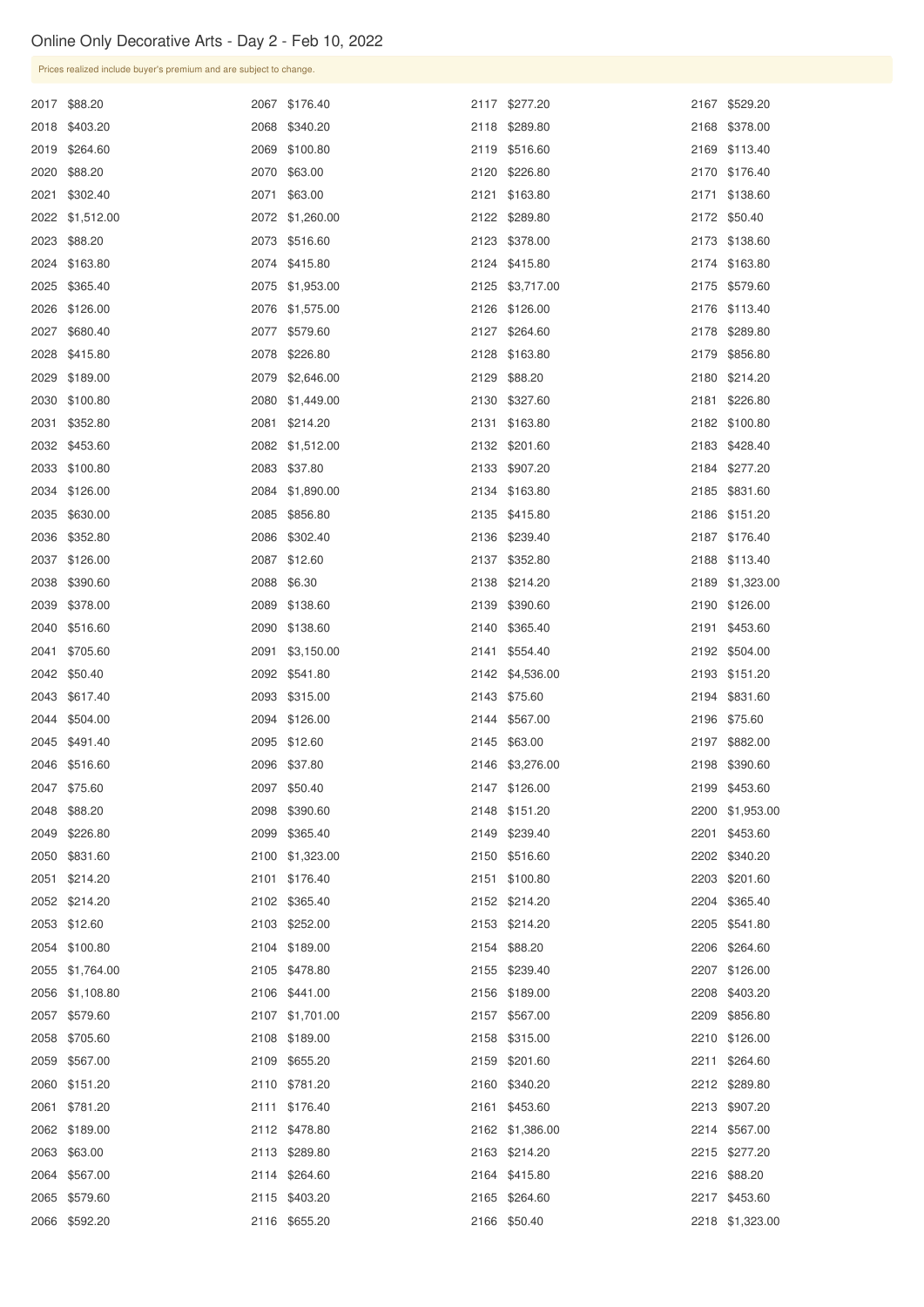|  | Prices realized include buyer's premium and are subject to change. |      |                 |                 |                 |
|--|--------------------------------------------------------------------|------|-----------------|-----------------|-----------------|
|  | 2219 \$680.40                                                      | 2269 | \$567.00        | 2320 \$12.60    | 2372 \$378.00   |
|  | 2220 \$176.40                                                      |      | 2270 \$932.40   | 2321 \$50.40    | 2373 \$214.20   |
|  | 2221 \$1,575.00                                                    | 2271 | \$151.20        | 2322 \$138.60   | 2374 \$756.00   |
|  | 2222 \$20,160.00                                                   |      | 2272 \$630.00   | 2323 \$138.60   | 2375 \$478.80   |
|  | 2223 \$315.00                                                      |      | 2273 \$504.00   | 2324 \$239.40   | 2376 \$680.40   |
|  | 2224 \$163.80                                                      |      | 2274 \$151.20   | 2325 \$75.60    | 2377 \$138.60   |
|  | 2225 \$466.20                                                      |      | 2275 \$151.20   | 2327 \$327.60   | 2378 \$126.00   |
|  | 2226 \$415.80                                                      |      | 2276 \$88.20    | 2328 \$126.00   | 2379 \$88.20    |
|  | 2227 \$252.00                                                      | 2277 | \$239.40        | 2329 \$138.60   | 2380 \$88.20    |
|  | 2228 \$327.60                                                      | 2278 | \$302.40        | 2330 \$5,166.00 | 2381 \$88.20    |
|  | 2229 \$100.80                                                      | 2279 | \$252.00        | 2331 \$781.20   | 2382 \$176.40   |
|  | 2230 \$2,646.00                                                    | 2280 | \$126.00        | 2332 \$378.00   | 2383 \$163.80   |
|  | 2231 \$2,079.00                                                    | 2281 | \$113.40        | 2333 \$567.00   | 2384 \$100.80   |
|  | 2232 \$264.60                                                      | 2283 | \$264.60        | 2334 \$592.20   | 2385 \$466.20   |
|  | 2233 \$189.00                                                      |      | 2284 \$189.00   | 2335 \$781.20   | 2386 \$239.40   |
|  | 2234 \$1,260.00                                                    | 2285 | \$277.20        | 2336 \$579.60   | 2387 \$12.60    |
|  | 2235 \$151.20                                                      |      | 2286 \$567.00   | 2337 \$2,520.00 | 2388 \$1,323.00 |
|  | 2236 \$415.80                                                      | 2287 | \$579.60        | 2338 \$327.60   | 2389 \$201.60   |
|  | 2237 \$264.60                                                      |      | 2288 \$63.00    | 2339 \$516.60   | 2390 \$277.20   |
|  | 2238 \$252.00                                                      |      | 2289 \$138.60   | 2340 \$340.20   | 2391 \$138.60   |
|  | 2239 \$705.60                                                      |      | 2290 \$126.00   | 2341 \$226.80   | 2392 \$100.80   |
|  | 2240 \$415.80                                                      | 2291 | \$189.00        | 2342 \$289.80   | 2393 \$655.20   |
|  | 2241 \$201.60                                                      | 2292 | \$441.00        | 2343 \$176.40   | 2394 \$151.20   |
|  | 2242 \$390.60                                                      | 2293 | \$579.60        | 2344 \$340.20   | 2395 \$100.80   |
|  | 2243 \$277.20                                                      | 2294 | \$378.00        | 2345 \$705.60   | 2396 \$1,058.40 |
|  | 2244 \$75.60                                                       | 2295 | \$37.80         | 2346 \$264.60   | 2397 \$327.60   |
|  | 2245 \$831.60                                                      | 2296 | \$113.40        | 2347 \$50.40    | 2398 \$352.80   |
|  | 2246 \$680.40                                                      |      | 2297 \$100.80   | 2348 \$466.20   | 2399 \$138.60   |
|  | 2247 \$315.00                                                      | 2298 | \$390.60        | 2349 \$289.80   | 2400 \$201.60   |
|  | 2248 \$428.40                                                      | 2299 | \$226.80        | 2350 \$176.40   | 2401 \$75.60    |
|  | 2249 \$138.60                                                      |      | 2300 \$1,323.00 | 2351 \$63.00    | 2402 \$163.80   |
|  | 2250 \$415.80                                                      |      | 2301 \$441.00   | 2352 \$88.20    | 2403 \$75.60    |
|  | 2251 \$957.60                                                      |      | 2302 \$264.60   | 2353 \$163.80   | 2404 \$75.60    |
|  | 2252 \$138.60                                                      |      | 2303 \$163.80   | 2354 \$302.40   | 2405 \$352.80   |
|  | 2253 \$441.00                                                      | 2304 | \$226.80        | 2355 \$226.80   | 2406 \$189.00   |
|  | 2254 \$75.60                                                       | 2305 | \$882.00        | 2356 \$151.20   | 2407 \$1,701.00 |
|  | 2255 \$63.00                                                       |      | 2306 \$189.00   | 2358 \$63.00    | 2408 \$63.00    |
|  | 2256 \$189.00                                                      |      | 2307 \$214.20   | 2359 \$567.00   | 2409 \$327.60   |
|  | 2257 \$226.80                                                      |      | 2308 \$151.20   | 2360 \$151.20   | 2410 \$327.60   |

| 2258 \$315.00 | 2309 \$340.20 | 2361 \$75.60  | 2411 \$75.60  |
|---------------|---------------|---------------|---------------|
| 2259 \$932.40 | 2310 \$277.20 | 2362 \$12.60  | 2412 \$176.40 |
| 2260 \$75.60  | 2311 \$378.00 | 2363 \$25.20  | 2413 \$63.00  |
| 2261 \$163.80 | 2312 \$50.40  | 2364 \$138.60 | 2414 \$327.60 |
| 2262 \$655.20 | 2313 \$163.80 | 2365 \$453.60 | 2415 \$264.60 |
| 2263 \$75.60  | 2314 \$126.00 | 2366 \$138.60 | 2416 \$12.60  |
| 2264 \$466.20 | 2315 \$126.00 | 2367 \$176.40 | 2417 \$113.40 |
| 2265 \$315.00 | 2316 \$50.40  | 2368 \$428.40 | 2418 \$138.60 |
| 2266 \$151.20 | 2317 \$655.20 | 2369 \$252.00 | 2419 \$126.00 |
| 2267 \$529.20 | 2318 \$239.40 | 2370 \$541.80 | 2420 \$63.00  |
| 2268 \$403.20 | 2319 \$113.40 | 2371 \$327.60 | 2421 \$176.40 |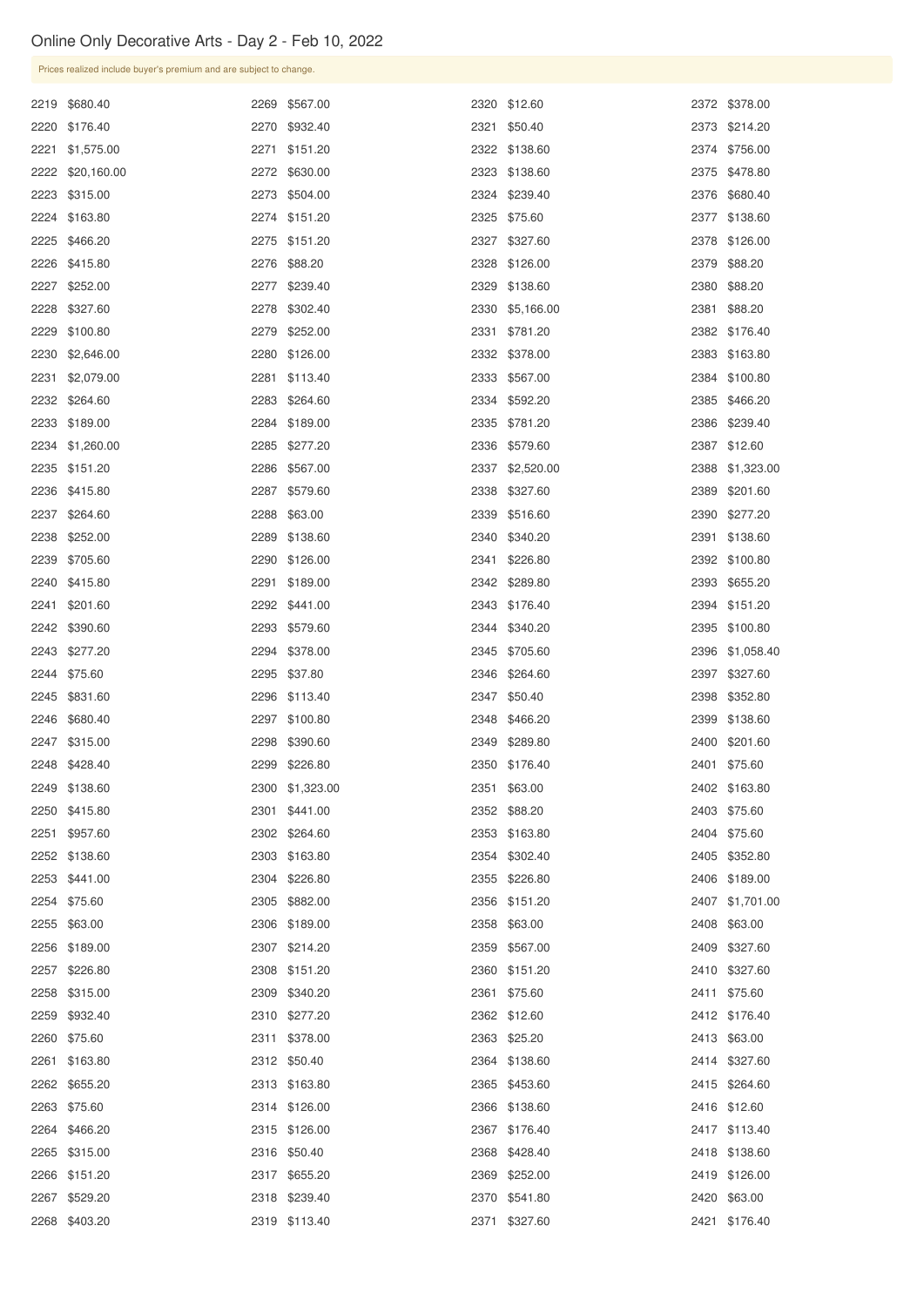| Prices realized include buyer's premium and are subject to change. |      |                 |               |      |                 |
|--------------------------------------------------------------------|------|-----------------|---------------|------|-----------------|
| 2422 \$327.60                                                      |      | 2437 \$2,016.00 | 2482 \$100.80 |      | 2527 \$138.60   |
| 2423 \$277.20                                                      |      | 2438 \$126.00   | 2483 \$88.20  |      | 2528 \$151.20   |
| 2424 \$201.60                                                      |      | 2439 \$126.00   | 2484 \$126.00 |      | 2529 \$340.20   |
| 2425 \$390.60                                                      |      | 2440 \$163.80   | 2485 \$441.00 |      | 2530 \$138.60   |
| 2426 \$390.60                                                      | 2441 | \$277.20        | 2486 \$126.00 | 2531 | \$189.00        |
| 2427 \$75.60                                                       |      | 2442 \$365.40   | 2487 \$529.20 |      | 2532 \$75.60    |
| 2428 \$617.40                                                      |      | 2443 \$88.20    | 2488 \$189.00 |      | 2533 \$1,575.00 |
| 2429 \$201.60                                                      |      | 2444 \$50.40    | 2489 \$264.60 |      | 2534 \$126.00   |
| 2430 \$113.40                                                      |      | 2445 \$756.00   | 2490 \$88.20  |      | 2535 \$315.00   |
| 2431 \$390.60                                                      |      | 2446 \$63.00    | 2491 \$126.00 |      | 2536 \$176.40   |
| 2432 \$239.40                                                      |      | 2447 \$75.60    | 2492 \$50.40  |      | 2537 \$680.40   |
| 2433 \$327.60                                                      |      | 2448 \$37.80    | 2493 \$201.60 |      | 2538 \$315.00   |
| 2434 \$390.60                                                      |      | 2449 \$12.60    | 2494 \$516.60 |      | 2539 \$151.20   |
| 2435 \$781.20                                                      |      | 2450 \$63.00    | 2495 \$176.40 |      | 2540 \$100.80   |
| 2436 \$151.20                                                      |      | 2451 \$50.40    | 2496 \$390.60 |      | 2541 \$226.80   |
|                                                                    |      | 2452 \$25.20    | 2497 \$100.80 |      | 2542 \$441.00   |
|                                                                    |      | 2453 \$214.20   | 2498 \$163.80 |      | 2543 \$302.40   |

|      | $^{40}$    |      | $v - v - v - v$ |      | $V \cdot V \cdot V \cdot V$ |
|------|------------|------|-----------------|------|-----------------------------|
| 2447 | \$75.60    | 2492 | \$50.40         | 2537 | \$680.40                    |
| 2448 | \$37.80    | 2493 | \$201.60        | 2538 | \$315.00                    |
| 2449 | \$12.60    | 2494 | \$516.60        | 2539 | \$151.20                    |
| 2450 | \$63.00    | 2495 | \$176.40        | 2540 | \$100.80                    |
| 2451 | \$50.40    | 2496 | \$390.60        | 2541 | \$226.80                    |
| 2452 | \$25.20    | 2497 | \$100.80        | 2542 | \$441.00                    |
| 2453 | \$214.20   | 2498 | \$163.80        | 2543 | \$302.40                    |
| 2454 | \$75.60    | 2499 | \$1,134.00      | 2544 | \$113.40                    |
| 2455 | \$277.20   | 2500 | \$12.60         | 2545 | \$163.80                    |
| 2456 | \$37.80    | 2501 | \$37.80         | 2546 | \$214.20                    |
| 2457 | \$138.60   | 2502 | \$302.40        | 2547 | \$264.60                    |
| 2458 | \$138.60   | 2503 | \$1,764.00      | 2548 | \$201.60                    |
| 2459 | \$163.80   | 2504 | \$705.60        | 2549 | \$264.60                    |
| 2460 | \$75.60    | 2505 | \$378.00        | 2550 | \$113.40                    |
| 2461 | \$415.80   | 2506 | \$25.20         | 2551 | \$1,638.00                  |
| 2462 | \$88.20    | 2507 | \$982.80        | 2552 | \$466.20                    |
| 2463 | \$4,158.00 | 2508 | \$2,016.00      | 2553 | \$617.40                    |
| 2464 | \$2,079.00 | 2509 | \$277.20        | 2554 | \$327.60                    |
| 2465 | \$2,520.00 | 2510 | \$63.00         | 2555 | \$151.20                    |
| 2466 | \$201.60   | 2511 | \$163.80        | 2556 | \$75.60                     |
| 2467 | \$239.40   | 2512 | \$75.60         | 2557 | \$88.20                     |
| 2468 | \$88.20    | 2513 | \$138.60        | 2558 | \$189.00                    |
| 2469 | \$264.60   | 2514 | \$315.00        | 2559 | \$491.40                    |
| 2470 | \$264.60   | 2515 | \$365.40        | 2560 | \$113.40                    |
| 2471 | \$415.80   | 2516 | \$63.00         | 2561 | \$50.40                     |
| 2472 | \$113.40   | 2517 | \$201.60        | 2562 | \$100.80                    |
| 2473 | \$289.80   | 2518 | \$604.80        | 2563 | \$491.40                    |
| 2474 | \$113.40   | 2519 | \$1,260.00      | 2564 | \$126.00                    |
| 2475 | \$63.00    | 2520 | \$151.20        | 2566 | \$201.60                    |
| 2476 | \$63.00    | 2521 | \$252.00        | 2567 | \$201.60                    |
| 2477 | \$100.80   | 2522 | \$50.40         | 2568 | \$88.20                     |
| 2478 | \$126.00   | 2523 | \$88.20         | 2569 | \$151.20                    |
| 2479 | \$201.60   | 2524 | \$264.60        | 2570 | \$277.20                    |
| 2480 | \$189.00   | 2525 | \$126.00        | 2571 | \$289.80                    |
| 2481 | \$100.80   | 2526 | \$932.40        | 2572 | \$567.00                    |